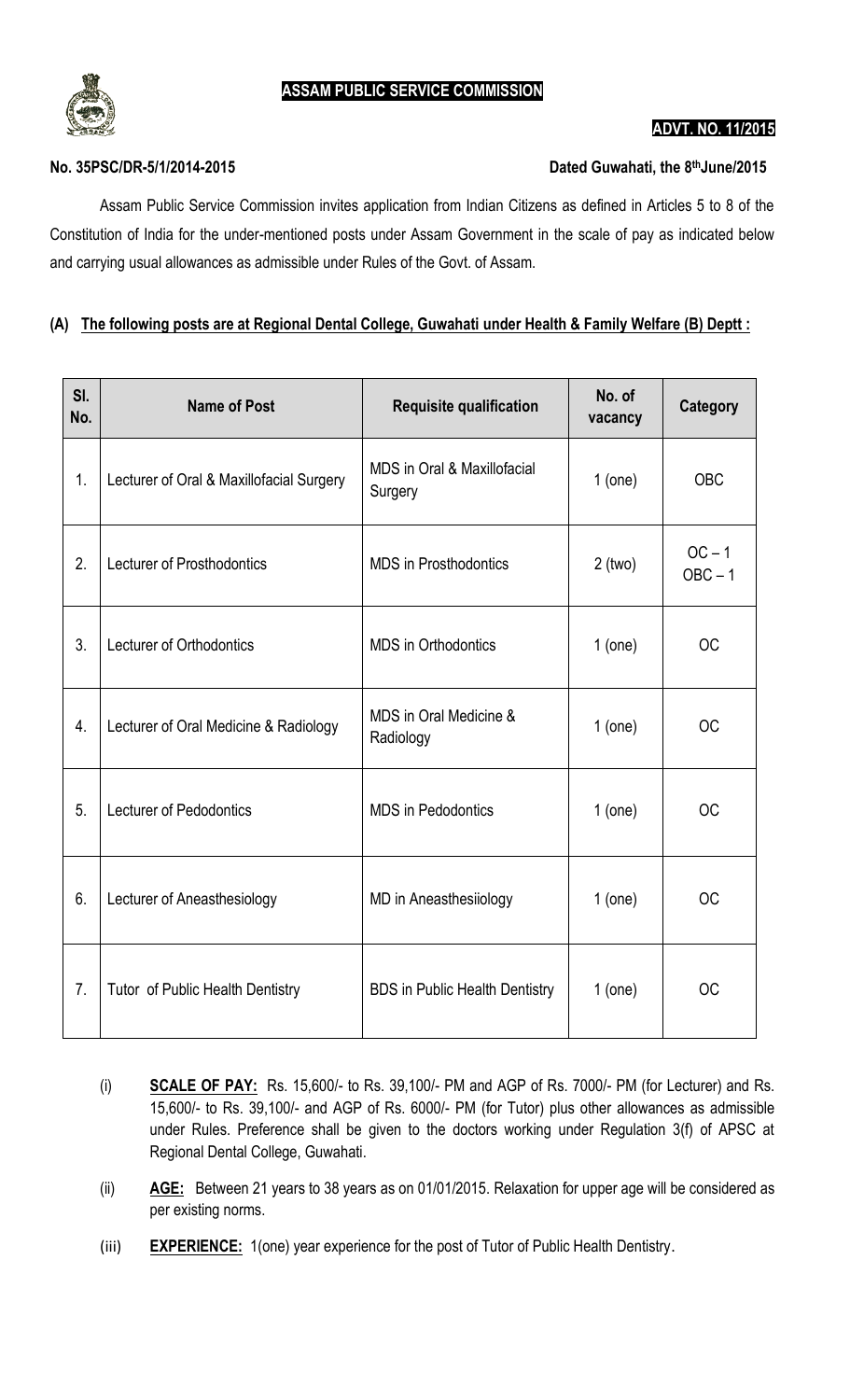# **B. HOW TO APPLY**

- a. Application form may be obtained by downloading the same from the APSC's website [www.apsc.nic.in.](http://www.apsc.nic.in/)
- b. The last date of receiving duly filled up application form in the Commission's office is fixed on **08-07-2015**.
- c. Applications (including applications received through post) received after the last date fixed for receipt shall not be entertained.
- d. Applications which are signed by the candidates and accompanied by all particulars as called for in the application form prescribed by the Commission only shall be considered and candidates fulfilling all the terms of the advertisement of the respective posts shall be called for a Screening test or Viva-voce interview where necessary as decided by the Commission.
- e. (i) All candidates whether in Government Service or in Government owned undertaking or other similar organizations/Corporations/Boards/Bodies or in private employments may submit their application direct to the Commission subject to fulfilling the condition. If any such candidate forwards his/her application through his/her Controlling Officer/Employer, he/she should ensure that the application reaches the Assam Public Service Commission within the closing date, failing which it is liable to be rejected even if it had been submitted to the Controlling Officer/Employer before the closing date.

(ii) The Commission shall in no way be responsible in the event of any candidate after appointment is not released by the concerned authority to enable him/her to join the new post.

f. Candidates in the service of the State Govt. of Assam claiming age relaxation in terms of Personnel (B) O.M No. ABP 513/79/9, dated 27-03-1980 and O.M No. ABP 73/89/17, dated 04-01-1992 must submit the necessary recommendations from the employers within 30 days from the last date submission of forms.

# **HOW TO FILL UP THE FORM**

- a. Applicants must affix 1 (One) copy of recent photograph on the space provided in the application form firmly with good quality glue/adhesive and also should enclose another copy along with the application. The photograph must be signed prominently. The Commission shall not be responsible for detachment/ loss of the photograph.
- b. Since the practice of furnishing attested copies of certificates/mark sheets etc. by competent authority has been discontinued by the Govt., the applicant shall furnish copies of certificate/mark sheet etc. declared by himself/herself as certified to be true copy of the original along with the application.
- c. In case of detection of any false declaration / statement made by any applicant, his/her application will be rejected and will also be penalized as per Rules/Law. Self attested photocopies of Certificate / Mark Sheet from HSLC onwards and also Caste Certificate / Registration Certificate / Experience Certificate (where necessary) should be furnished invariably and should be tagged properly without any chance of getting lost during transit. The Commission will not be responsible for any such loss due to improper tagging.
- **d. Incomplete application in terms of the Advertisement will be summarily rejected. No documents will be entertained after the last date of submission of application.**